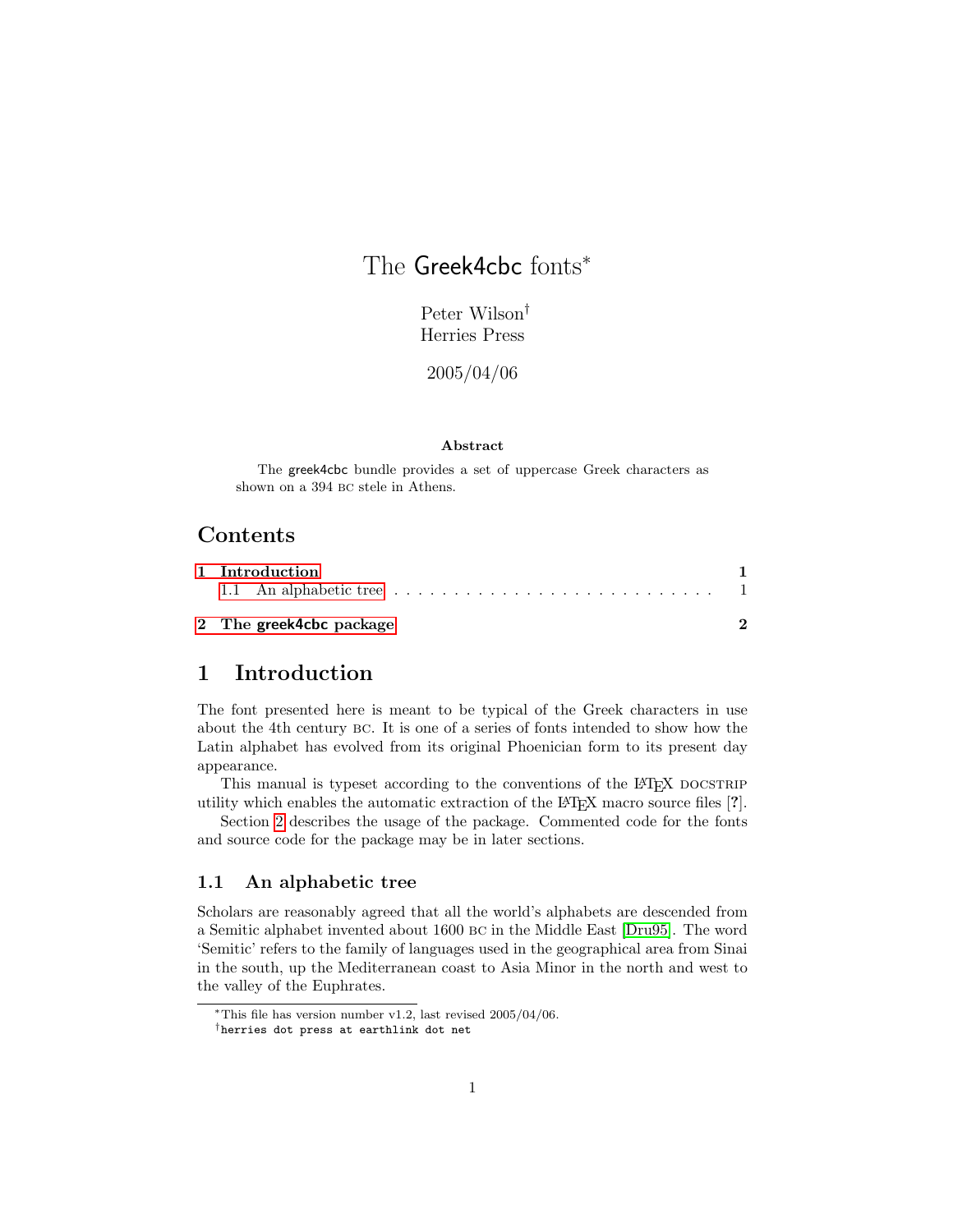The Phoenician alphabet was stable by about 1100 bc and the script was written right to left. In earlier times the writing direction was variable, and so were the shapes and orientation of the characters. The alphabet consisted of 22 letters and they were named after things. For example, their first two letters were called *aleph* ( $\alpha$ ), and *beth* (house). The Phoenician script had only one case unlike our modern fonts which have both upper- and lower-cases. In modern day terms the Phoenician abecedary was:

#### A B G D E Y Z H Θ I K L M N X O P ts Q R S T

where the 'Y'  $(vau)$  character was sometimes written as 'F' and 'ts' stands for the tsade character.

The Greek alphabet is one of the descendants of the Phoenician alphabet; another was Aramaic which is the ancestor of the Arabic, Persian and Indian scripts. Initially Greek was written right to left but around the 6th C bc became boustrophedron, meaning that the lines alternated in direction. At about 500 bc the writing direction stabilised as left to right. The Greeks modified the Phoenician alphabet to match the vocalisation of their language. They kept the Phoenician names of the letters, suitably 'greekified', so *aleph* became the familar *alpha* and beth became beta. At this point the names of the letters had no meaning. Their were several variants of the Greek character glyphs until they were finally fixed in Athens in 403 bc. The Greeks did not develop a lower-case script until about 600–700 ad.

The Etruscans based their alphabet on the Greek one, and again modified it. However, the Etruscans wrote right to left, so their borrowed characters are mirror images of the original Greek ones. Like the Phoenicians, the Etruscan script consisted of only one case; they died out before ever needing a lower-case script. The Etruscan script was used up until the first century AD, even though the Etruscans themselves had dissapeared by that time.

In turn, the Romans based their alphabet on the Etruscan one, but as they wrote left to right, the characters were again mirrored (although the early Roman inscriptions are boustrophedron).

As the English alphabet is descended from the Roman alphabet it has a pedigree of some three and a half thousand years.

### <span id="page-1-0"></span>2 The **greek4cbc** package

In the 6th century bc the Greek alphabet was settling down, but there were several different glyphs used for the characters depending both on the date and on the geographical area. The alphabet retained the Phoenician F form of vau, which the Greeks called *digamma*, and also used the Phoenician *qoph* (from which we get our Q). It had added the  $\Psi$ ,  $\Phi$ , and  $\Omega$  characters. Thus, the abecedary consisted of 26 characters compared with the 24 characters for modern Greek.

In 403 bc the Athenian Greeks came to an agreement on a standard abecedary and set of glyphs. The font provided by this package comes from an inscription on a stele in Athens dated 394 bc, so I have assumed that it is reasonable rendition of the 403 'standard'. I have taken the glyphs from Lewis Day's compendium [\[Day95\]](#page-3-1).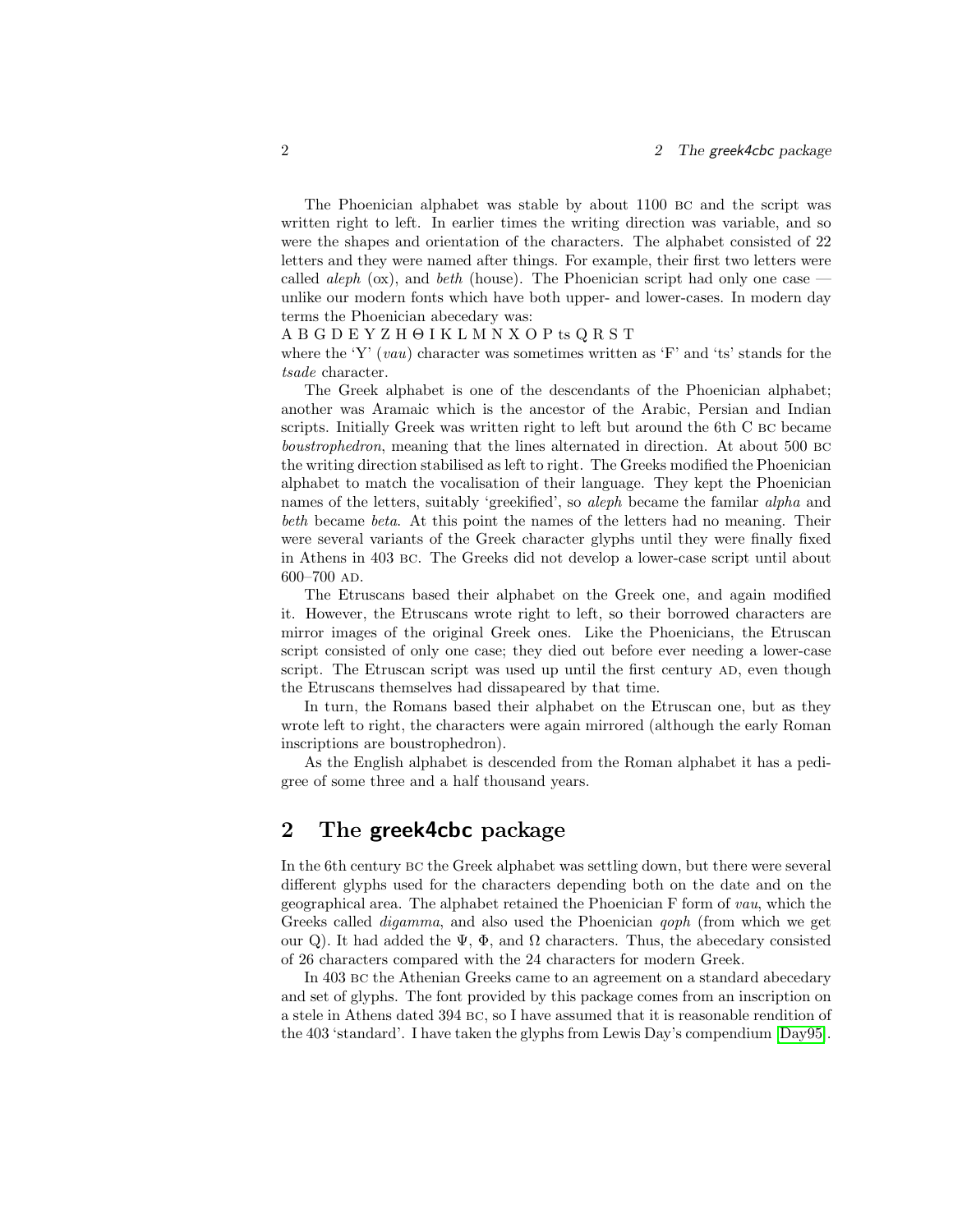| Value      | Name           | <b>ASCII</b>   | The Green seript and arphabet<br>Command | Command         |
|------------|----------------|----------------|------------------------------------------|-----------------|
| А          | alpha (aleph)  | $\mathbf{a}$   | \Aalpha                                  | \ARalpha        |
| В          | beta (beth)    | b              | \Abeta                                   | \ARbeta         |
| Г          | gamma (gimel)  | g              | \Agamma                                  | \ARgamma        |
| Δ          | delta (daleth) | $\rm{d}$       | \Adelta                                  | \ARdelta        |
| E          | epsilon (he)   | e              | \Aepsilon                                | \ARepsilon      |
| Ζ          | zeta (zayin)   | Ζ              | <b>\Azeta</b>                            | \ARzeta         |
| Н          | eta (heth)     | h              | \Aeta                                    | \AReta          |
| $\Theta$   | theta (teth)   | T              | <b>\Atheta</b>                           | \ARtheta        |
| Ι          | iota (yod)     | $\mathbf{i}$   | <i><b>\Aiota</b></i>                     | <b>\ARiota</b>  |
| K          | kappa (kaph)   | k              | \Akappa                                  | \ARkappa        |
| Λ          | lambda (lamed) | 1              | \Alambda                                 | \AR1ambda       |
| М          | mu (mem)       | m              | \Amu                                     | \ARmu           |
| Ν          | nu (num)       | $\mathbf n$    | \Anu                                     | \ARnu           |
| Ξ          | xi (samekh)    | X              | \Axi                                     | \ARxi           |
| O          | omicron (ayin) | $\mathbf O$    | \Aomicron                                | \ARomicron      |
| П          | $pi$ (pe)      | p              | \Api                                     | \ARpi           |
| $\, R \,$  | rho (resh)     | $\mathbf r$    | \Arho                                    | \ARrho          |
| Σ          | sigma (shin)   | S              | \Asigma                                  | \ARsigma        |
| T          | tau (tav)      | t              | \Atau                                    | \ARtau          |
| $\Upsilon$ | upsilon        | y              | \Aupsilon                                | \ARupsilon      |
| Х          | chi            | Χ              | \Achi                                    | \ARchi          |
| Φ          | phi            | f              | \Aphi                                    | \ARphi          |
| Ψ          | psi            | P              | \Apsi                                    | \ARpsi          |
| $\Omega$   | omega          | $\overline{O}$ | \Aomega                                  | <b>\ARomega</b> |

<span id="page-2-0"></span>Table 1: The Greek script and alphabet

The abecedary is the modern one of 24 characters.

Table [1](#page-2-0) lists, in the Greek alphabetical order, the transliterated value of the characters and the modern and Phoenician names (in parentheses) of the character. \givbcfamily This command selects the 4th century bc Greek font family. The family name is givbc, standing for Greek IV century BC.

\textgivbc The command \textgivbc $\{\text{text}\}$  typesets  $\text{text}\}$  in the Greek font.

I have provided two ways of accessing the Greek glyphs: (a) by ASCII characters, and (b) by commands whose names are based on the (modern) name of the character. These are shown in Table [1.](#page-2-0) The glyphs illustrated by Day are not uniform in height but I have provided both 'smooth' and 'rough' versions. The smooth versions are accessed by either the ASCII characters or by the commands \Axxx, while the rough versions are only accessible by the \ARxxx commands.

 $\translitybc \translitybc{\*commands*} will typeset \*commands* (those in the last two$ columns of Table [1\)](#page-2-0) as modern glyphs instead of the archaic ones. \translitgivbcfont The transliterated text is set in the \translitgivbcfont font, which is ini-

tialised to a math roman form (i.e., \mathrm). The transliteration need not be in math mode.